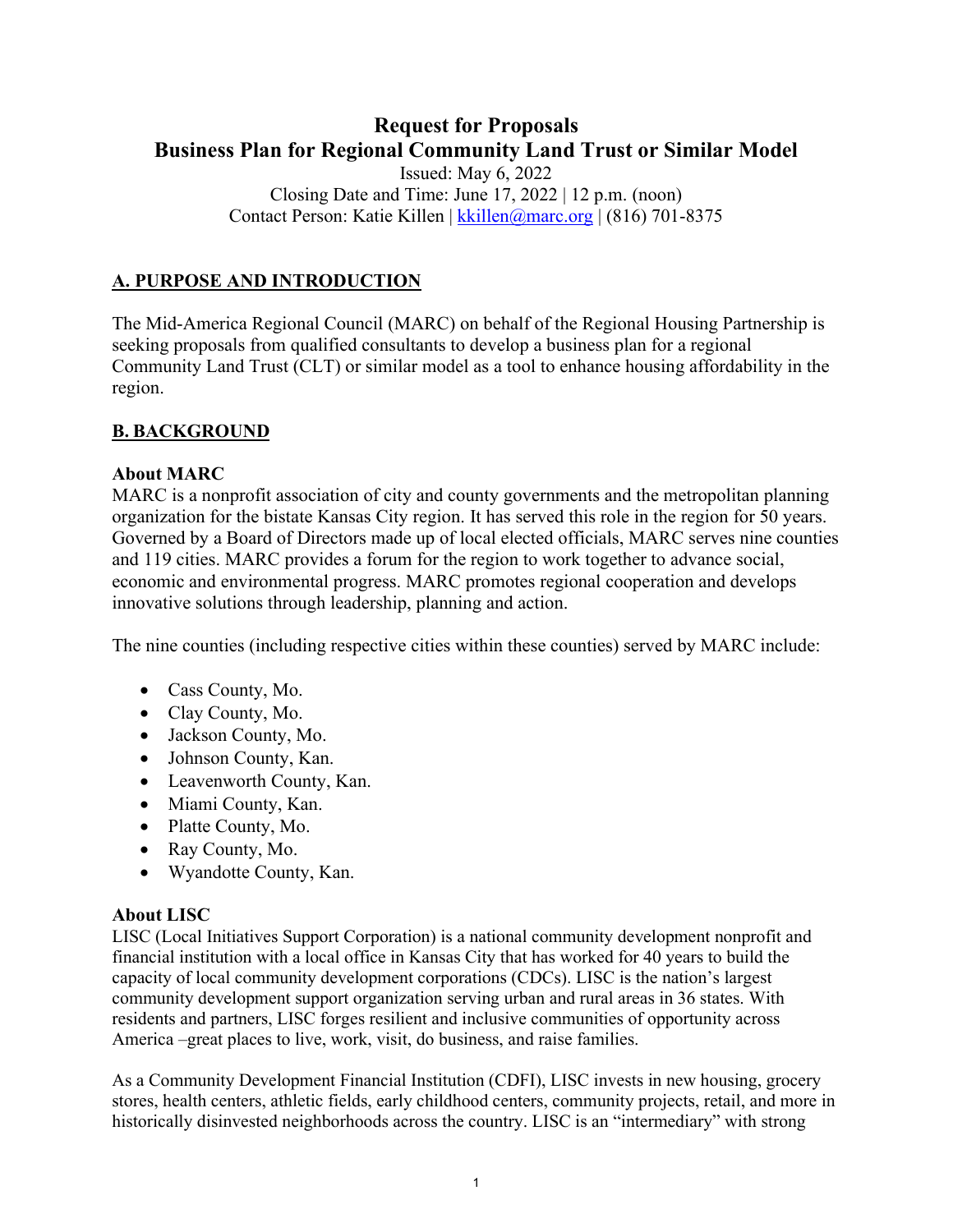community partnerships that connects hard-to-tap public and private resources with underinvested places and people working to access opportunities every one of us deserves.

## **Regional Housing Partnership**

Mid-America Regional Council and Local Initiatives Support Corporation (LISC) Greater Kansas City are working to convene and coordinate a Regional Housing Partnership (RHP). The vision of the RHP is building an effective housing system that expands and sustains access to affordable housing, will promote regional prosperity and result in better economic and health outcomes.

The RHP vision will be accomplished by fostering seven elements of an effective regional housing system:

- 1. Market data and analytics
- 2. Networked leadership
- 3. Financing and development tools
- 4. Production capacity
- 5. Rental and ownership support systems
- 6. Supportive public policy
- 7. Public engagement and support

This RFP seeks to advance the element of financing and development tools that ultimately sustain long-term affordability.

## **Regional Familiarity with Community Land Trust Model**

In fall 2019, the MARC First Suburbs Coalition completed an economic development pilot project with the National League of Cities [\(NLC\)'s First Tier Suburbs Council.](https://www.nlc.org/initiative/first-tier-suburbs-council/) The project focused on workforce housing needs related to economic development in older suburbs in the Kansas City region. A consulting firm, TIP Strategies, offered planning services pro bono, which included providing economic data analysis and facilitating a one-day summit for stakeholders in the Kansas City area.

A report was generated from this work and included recommended strategies. Two of these strategies included preserving existing housing and increasing the amount of housing available. Community Land Trust models were recommended as a tool to accomplish both. The report can be found at: [https://www.marc.org/Community/First-Suburbs-](https://www.marc.org/Community/First-Suburbs-Coalition/Assets/NLCReportFINAL_2019-11-11.aspx)[Coalition/Assets/NLCReportFINAL\\_2019-11-11.aspx](https://www.marc.org/Community/First-Suburbs-Coalition/Assets/NLCReportFINAL_2019-11-11.aspx)

Additionally, MARC has been involved with its member communities in affordable housing studies. Local Johnson County jurisdictions partnered with United Community Services (UCS) of Johnson County recently to complete an affordable housing study for the entire county and its cities. A Housing for All Tool Kit was generated to advance recommendations from the housing study. A top recommendation was to create a funding mechanism for attainable and affordable housing by creating a housing trust fund and creating a community land trust. The report and tool kit can be found at:<https://ucsjoco.org/housing-toolkit/>

Finally, MARC has gauged interest from the First Suburbs Coalition and brought in staff from a local CLT to present its model. The concept has been well received by suburban officials.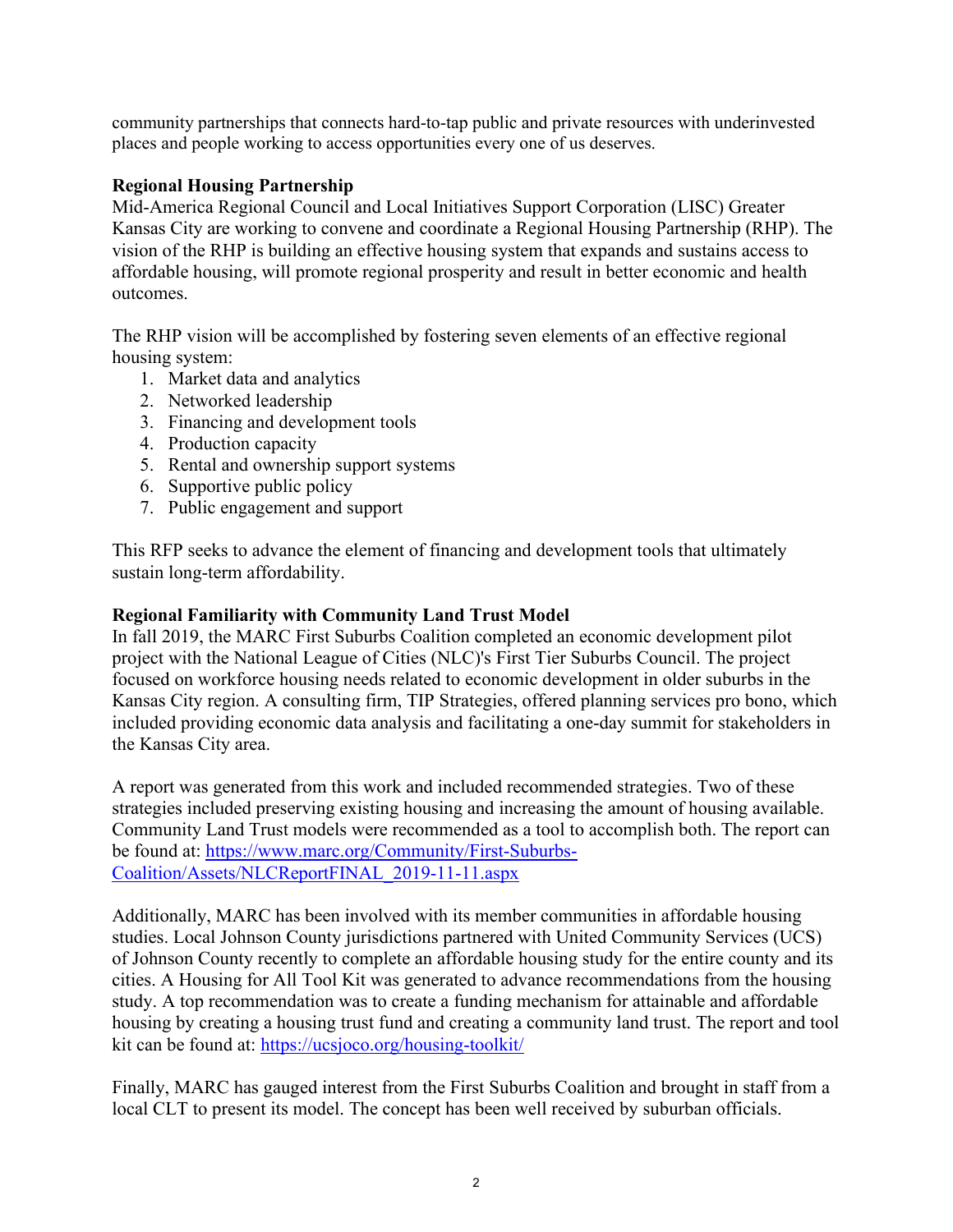Community Land Trusts that exist near or within the MARC region include the Marlborough Community Land Trust [\(https://kcclt.org/\)](https://kcclt.org/), one affiliated with Community Housing of Wyandotte County (CHWC) [\(https://chwckck.org/\)](https://chwckck.org/) and one in the Manheim Park neighborhood of Kansas City, Missouri. Others are being discussed. Additionally, the Tenants to Homeowners community land trust in Lawrence, Kansas is in Douglas County (adjacent to the MARC region [https://tenants-to-homeowners.org/\)](https://tenants-to-homeowners.org/).

## **Other Affordability Models and Tools**

Other housing affordability models and tools (although not exhaustive) demonstrated in the MARC region include the Mixed Income Neighborhood Trust model through Trust Neighborhoods work in Kansas City, Missouri. The City of Kansas City, Missouri has recently established and started to fund a housing trust fund for its community. Additionally, there are several land banks within the region.

# **C. SCOPE OF SERVICES**:

Many communities in the MARC nine-county region are familiar with and interested in the Community Land Trust (CLT) model. There are at least three CLTs within the MARC region and more being considered or discussed. MARC seeks to support those communities and existing CLTs by examining what opportunities might exist to expand existing options to serve more jurisdictions or the entire region. MARC seeks to develop a regional CLT or similar model framework that (1) achieves an economy of scale for the administrative burden of the selected model (legal, financial, etc.), (2) maintains the important local area level resident leadership and decision-making to create and sustain affordable housing, (3) serves as a mechanism to build wealth among individuals and families who are committed to the vibrancy of neighborhoods, and (4) creates a mechanism to preserve long-term affordable owner-occupied housing options in established neighborhoods.

Models that demonstrate the type of scaling the RHP is interested in seeing include the Virginia Statewide Land Trust [\(https://www.vsclt.org\)](https://www.vsclt.org/) and the Bay Area Community Land Trust [\(https://www.bayareaclt.org/\)](https://www.bayareaclt.org/).

Knowing the interest in the CLT model and the potential that coordinating efforts on a regional scale could bring in terms of impact and financial stability, the time feels ripe to engage with this model; however, there may be other models to pursue. Considering this possibility, MARC envisions the work performed by the selected consultant as two phased process that will engage key local government and other stakeholders:

**Phase 1:** Research CLT and other similar models, provide brief analysis of various models and confirm whether the CLT model or an alternative model should be pursued to serve the Kansas City region.

Key considerations of Phase 1 include but are not limited to:

- The knowledge and support of models in the community
- The benefits and drawbacks of each model
- The potential for the model to be sustainable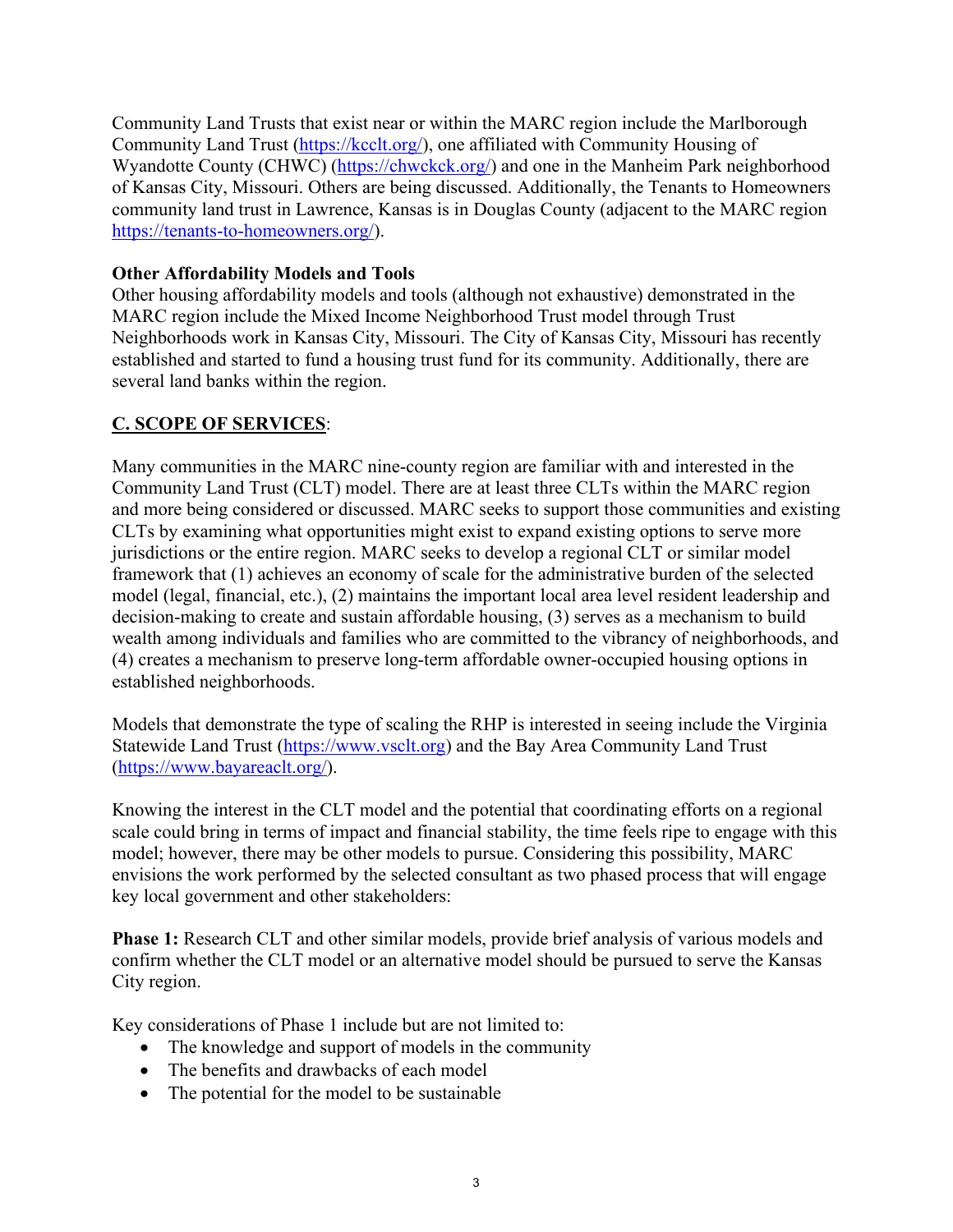• The timeliness of engaging models now (i.e. is there an opportunity lost if the model is not explored now).

**Phase 2:** Meet with a local stakeholders committee to review Phase 1 findings and depending on the outcome of Phase 1 analysis and stakeholder recommendations, advance the concepts for the scalable CLT or similar alternative model by developing a business plan to enable MARC and LISC through the Regional Housing Partnership to advance this work. Phase 2 could involve steps to enhance and support local smaller scale efforts that could build to a regional scale while maintaining local decision making.

Key considerations of Phase 2 include but are not limited to:

- The bi-state nature of the MARC region
- The importance of local decision making and involvement
- The role of existing organizations or communities that currently have the selected model in the MARC region
- The process to initiate or scale the model for the region
- The resources necessary to ensure long-term sustainability of the model in terms or finances, leadership, and community involvement
- The way the selected model can work with and complement other tools that were not selected in this initial analysis

# **Deliverables**

The primary deliverables for each phase include:

Phase 1: Report identifying CLT and similar models and reporting the feasibility, sustainability, and timely opportunity to focus on scaling at this moment for the MARC region. The report should offer a final recommendation on a preferred model to pursue in potentially initiating or scaling. A presentation of findings and discussion of the report with a local stakeholder committee is expected to provide the selected consultant with direction for Phase 2.

Phase 2: A business plan that outlines next steps and phasing to initiate or scale the selected model for the region. At a minimum the business plan should include the following elements:

- Evaluation of those communities and/or organizations within the MARC region that currently implement the model selected and those communities and/or organizations' role in advancing a regional scaled model.
- Recommendations for organizational and governance structures that consider a nonprofit, governmental or other entity structure, the region's location across two states, and ways to ensure local decision making, leadership, and involvement.
- Outline of necessary policies, documents, and financial strategies to initiate or scale the model.
- Outline of outreach needed to sustain long-term sustainability of the model selected (For example, if a CLT model is selected, identify ways to foster a pipeline of board members, lending institutions, buyers, and long-term financing plan).
- Evaluation of how the model complements and can work with additional models and tools to increase housing affordability in the MARC region.
- Presentation for the local stakeholder committee that may also be used with other groups such as the MARC Board of Directors.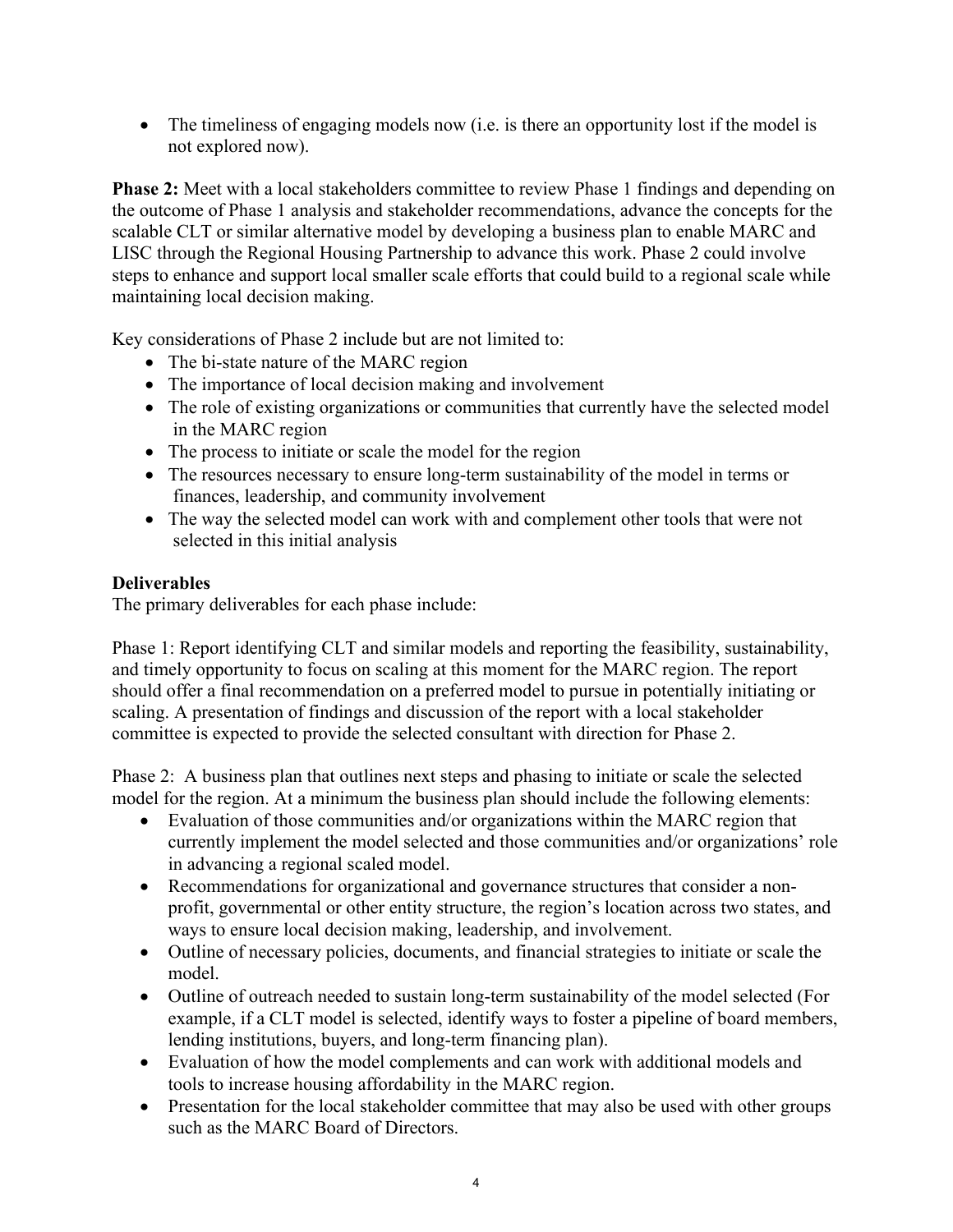• Recommendations for next steps based on feedback from the presentations.

# **D. STUDY SCHEDULE**

The estimated total time frame for the scope of work is ninety (90) days from approval to proceed to submittal of the Phase 2 report, with an additional thirty (30) days to present to any necessary groups and submit the final report that includes next steps. While this is the estimated timeline, applicants are welcome to recommend an alternative timeframe in their proposal and thoughts on timing given community outreach that will be needed to provide feedback loops.

# **E. PROPOSAL SUBMITTAL REQUIREMENTS**

## Open Records Act and Proprietary Information

The Mid-America Regional Council (MARC) is a public organization and is subject to the Missouri Open Records Act (Chapter 610, RSMo). All records obtained or retained by MARC are considered public records and are open to the public or media upon request unless those records are specifically protected from disclosure by law or exempted under the Missouri Sunshine Law. All contents of a response to a Request for Bids, Qualifications, Proposals or information issued by MARC are considered public records and subject to public release following decisions by MARC regarding the bid request. If a proposer has information that it considers proprietary, a bidder shall identify documents or portions of documents it considers to contain descriptions of scientific and technological innovations in which it has a proprietary interest, or other information that is protected from public disclosure by law, which is contained in a Proposal. After either a contract is executed pursuant to the Request for Bids, RFQ or RFP, or all submittals are rejected, if a request is made to inspect information submitted and if documents are identified as "Proprietary Information" as provided above under Missouri Sunshine Law, MARC will notify the proposer of the request for access, and it shall be the burden of the proposer to establish that those documents are exempt from disclosure under the law."

To be eligible for consideration, one electronic copy (PDF) of the proposal must be received by MARC no later than **12 p.m. CDT (noon)** on **June 17, 2022.** Late submittals will not be considered. Please submit proposals to Katie Killen at kkillen@marc.org.

It is the responsibility of the person submitting a proposal by email to ensure that the proposal has been received by the appropriate MARC staff, and not blocked by a spam filter or rejected because of large attachments. To confirm receipt, you may contact Katie Killen at (816) 701- 8375.

The following items must be addressed in all proposals:

1. **APPROACH TO WORK:** MARC has provided the general Scope of Services. The consultant will be required to recommend and expand and/or revise upon how it will accomplish this. Consultant recommendations will demonstrate and propose strategies that exemplify best practices in researching, planning, and designing a business plan for affordable housing models. Respondents must provide a detailed scope of work including specific methodologies and/or approaches that will be used to address key objectives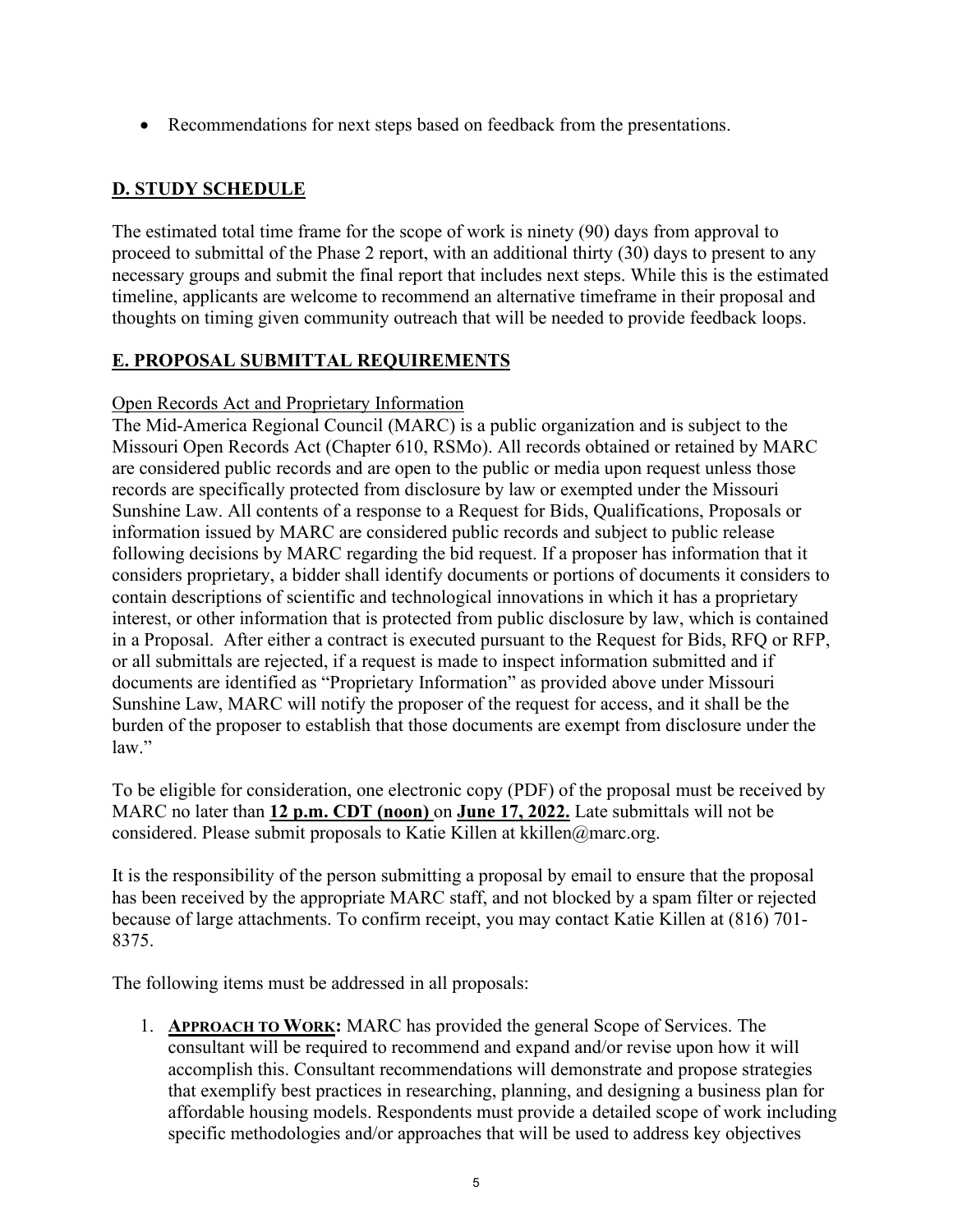outlined herein including any community outreach anticipated. Innovative approaches for completion of the Scope of Work are encouraged. This should also include:

- A. A detailed timeline based on the above Study Schedule showing how the consultant plans to complete the two phases within that window or a proposed alternative window, including time for approval to move on to Phase 2.
- B. A detailed outline of community engagement that includes:
	- 1. Outreach to existing CLT or similar models and community stakeholders.
	- 2. Reporting to a local stakeholder committee with recommendations on who should be included.
	- 3. Any general public engagement strategies that will inform the consultants work.
- C. The name and address of the contracting firm, together with the name, telephone and e-mail address of the primary contact person for purposes of this proposal
- D. A listing of all proposed subcontractors, if any.
- 2. **CONTRACT PRICE**: Proposals should indicate the cost of services to be provided with as much detail as possible (hourly rates, lump sum, per task, etc.). It should identify these for each of the two phases.
- 3. **QUALIFICATIONS:** Proposals should indicate general and specific qualification of the proposer in planning and evaluation appropriate to this project. A brief narrative regarding the consultant's capabilities to carry out this project, including special assets, areas of expertise, analytical tools, and data sources, etc. to which the firm may have access. Proposals shall also include:
	- A. A listing and written samples of similar projects undertaken within the last five (5) years, by proposing firm and/or its subcontractors, showing contract amounts, description of work performed, client contact persons, phone numbers, and e-mail addresses.
	- B. Resumes or qualifications of key professional staff who will be assigned to this project.
	- C. Description of the workload of individuals assigned to this project during the period of this study.
	- D. Three references including contact persons, organizations, phone numbers, and e-mail addresses.

# **F. SELECTION PROCEDURE**

A selection committee of MARC, LISC and possible community partners will review and score proposals. A short list of teams will be selected on or about **June 24, 2022** by MARC, after the selection committee reviews all project proposal information. Short-list proposers should be available for interviews and/or presentations with the selection committee prior to the selection of a consultant. The final selection of a consultant shall occur on or about **July 15, 2022** (contingent upon approval by MARC's Board of Directors). MARC reserves the right to negotiate a contract, including a scope of work, and contract price, with any proposers or other qualified party.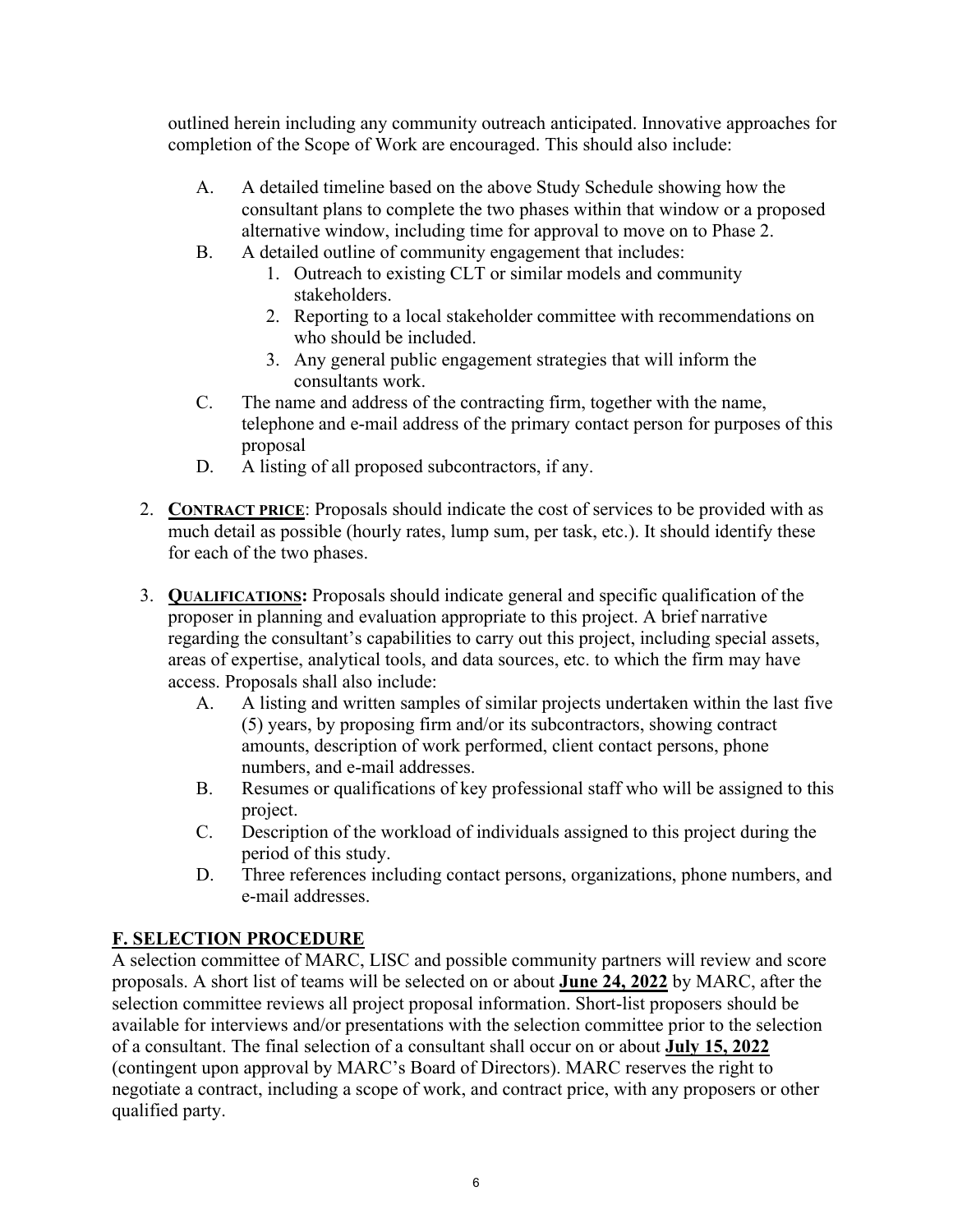This Request for Proposal does not commit MARC to award a contract, to pay any cost incurred in preparation of a response to this Request, or to procure or contract for services or supplies. MARC reserves the right to accept or reject any and all responses received as a result of this Request or cancel this Request in part or in its entirety if it is in the best interests of MARC to do so. Proposers shall not offer any gratuities, favors, or anything of monetary value to any officer, employee, agent, or director of MARC, LISC or the selection committee for the purpose of influencing favorable disposition toward either their proposal or any other proposal submitted as a result of the Request for Proposal.

MARC reserves the right to suggest to any or all proposers to the Request for Proposals that such proposers form into teams of consulting firms or organizations deemed to be advantages to MARC in performing the Scope of Services. MARC will suggest such formation when such relationships appear to offer combinations of expertise or abilities not otherwise available. Proposers have the right to refuse to enter into any suggested relationships.

All Proposals submitted hereunder become the exclusive property of MARC.

# **G. PROPOSAL EVALUATION CRITERIA**

The proposals submitted will be evaluated according to the following factors:

- Experience and expertise with similar work including projects that resulted in successful implementation
- Knowledge of local government, public and non-profit organizations
- Knowledge of best practices in housing around long-term affordability and shared equity models especially community land trusts and tools that complement these models.
- Knowledge of complex multi-jurisdictional cooperative efforts with shared leadership, resources and authority
- Ability to convene community stakeholders to gather and analyze input
- Past performance on similar projects, i.e. reference checks
- Cost

# **H. PRESENTATIONS**

The project selection team may require oral presentations of those consultants identified on the proposer's short list. Presentations well be held at MARC or a site (including virtual) designated by MARC.

# **I. CONTRACT AWARD**

MARC will notify the selected consultant by e-mail. Following e-mail notification, MARC will negotiate a standard professional service agreement with the selected candidate (see Attachment A "Professional Services Agreement"). The selected candidate's proposal will be incorporated by reference in the contract. Additionally, MARC will notify, via e-mail, the candidates who are not selected.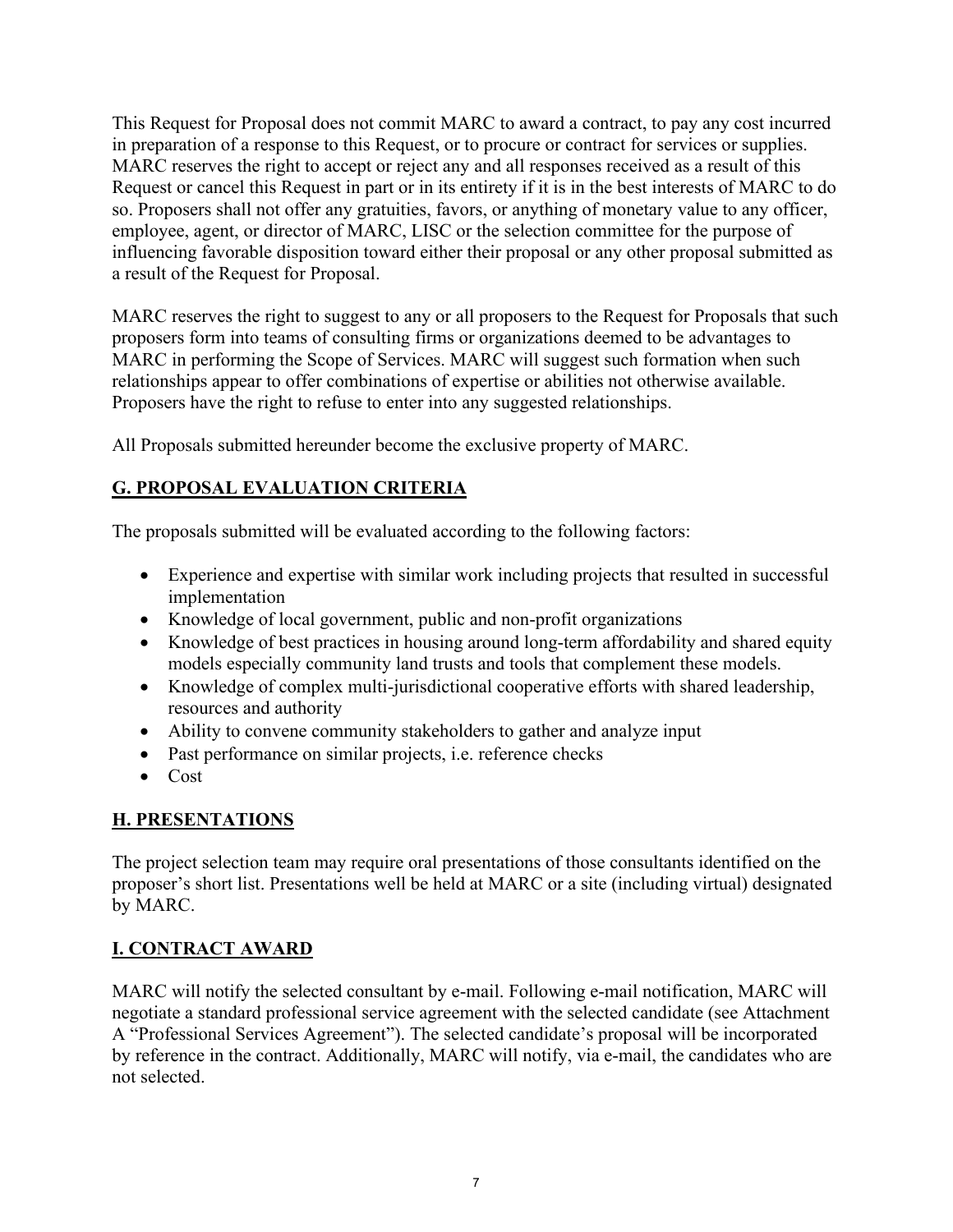### **J. PROTEST PROCEDURES**

In the course of this solicitation for proposals and the selection process, a proposer (bidder of offer or whose direct economic interest would be affected by the award of the contract) may file a protest when in the proposer's opinion, actions were taken by MARC staff and /or the selection committee which could unfairly affect the outcome of the selection procedure. All protest should be in writing and directed to Mr. David Warm, Executive Director, Mid-America Regional Council, 600 Broadway, Suite 200, Kansas City, MO 64105. Protest should be made immediately upon occurrence of the incident in question but no later than three (3) days after the proposer receives notification of the outcome of the section procedure. The protest should clearly state the grounds for such a protest.

Upon receipt of the protest, MARC's Executive Director will review the actual procedures followed during the selection process and the documentation available. If it is determined the action(s) unfairly changed the outcome of the process, notifications with the selected proposer will cease until the matter is resolved.

## **K. PROCUREMENT SCHEDULE**

| <b>Activities</b>                    | <b>Schedule</b>                  |
|--------------------------------------|----------------------------------|
| RFP issued                           | May 6, 2022                      |
|                                      |                                  |
| Proposals Due                        | June 17, 2022 (noon)             |
|                                      |                                  |
| <b>Short List Announced</b>          | June 24, 2022                    |
|                                      |                                  |
| Interviews (if required)             | Week of June 27, 2022            |
|                                      |                                  |
| Selection                            | July 15, 2022                    |
|                                      | (Subject to MARC Board approval) |
|                                      |                                  |
| <b>MARC Board Approval</b>           | July 26, 2022                    |
|                                      |                                  |
| Contract Execution/Notice to proceed | TBD                              |
|                                      |                                  |

The following is a tentative schedule for the Consultant selection process:

# **L. PROJECT BUDGET**

The level of funding for this project will be based on the scope of work. MARC has committed funds to this project. The final level of contractor funding and contract price will be negotiated between MARC and the contractor.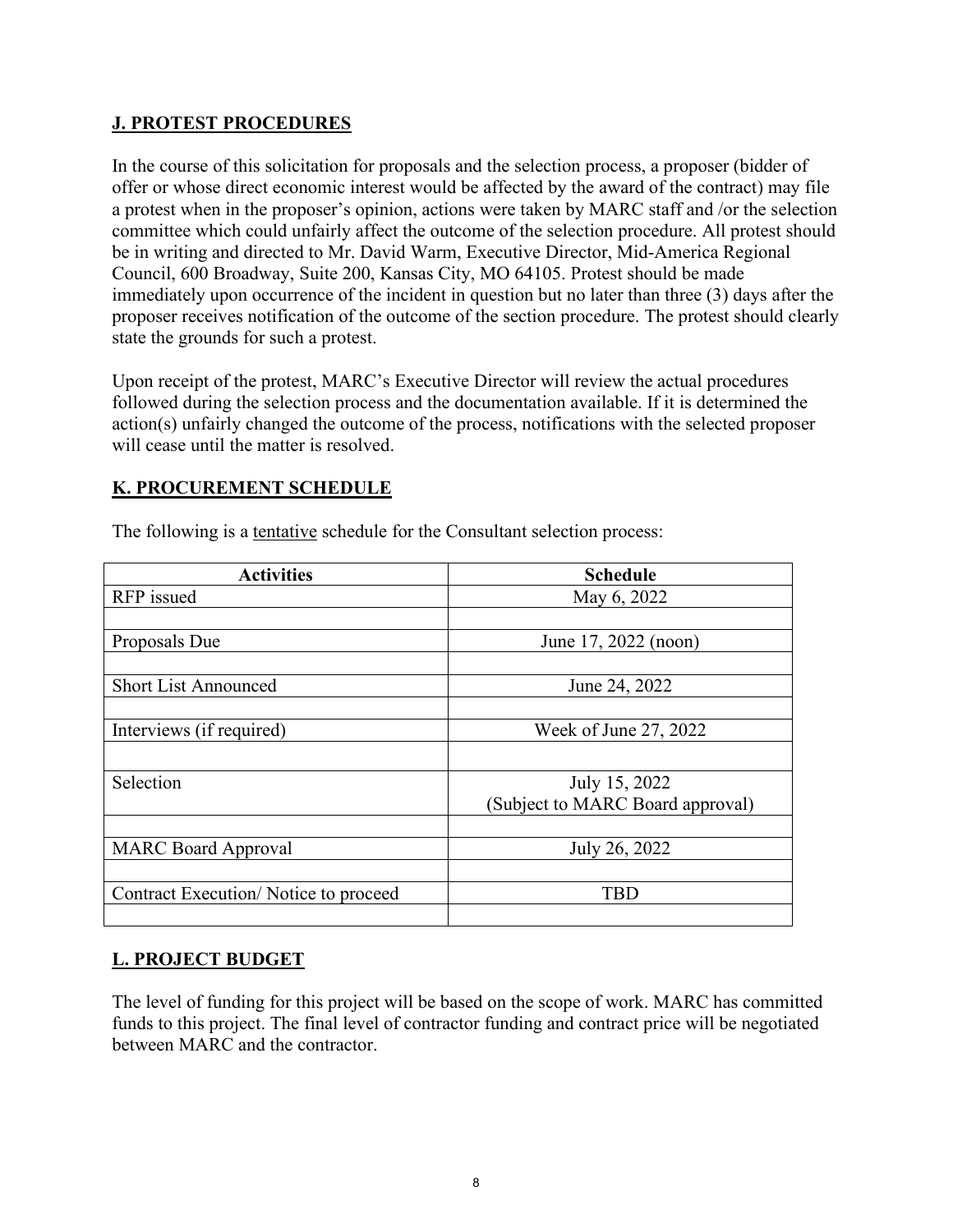#### Attachment A

#### **PROFESSIONAL SERVICES AGREEMENT**

This Professional Services Agreement ("Agreement") is by and between Mid-America Regional Council, hereinafter referred to as "MARC", and  $\qquad \qquad$ , hereinafter referred to as "Consultant" and is effective this day of , 2022.

#### WITNESSETH:

WHEREAS, MARC desires to retain Consultant to develop a business plan for a regional Community Land Trust (CLT) or similar model (the "Project"); and the Consultant represents that it has the personnel with technical expertise, experience and knowledge to perform such work for MARC.

NOW, THEREFORE, in consideration of the mutual covenants contained herein, the parties agree as follows:

#### 1. **SCOPE OF SERVICES**

The Consultant shall perform and accomplish in a manner satisfactory to MARC those tasks described in Exhibit A (the "Services"), which are incorporated herein by reference. The Consultant shall exercise the same degree of care, skill and diligence in the performance of the Services as is ordinarily possessed and exercised by a similar active organization.

## 2. **TIME OF PERFORMANCE**

A. Term – The Consultant shall begin performing the Services on or before  $\blacksquare$ , and shall work diligently to complete the Project to the satisfaction of MARC, in accordance with the terms provided herein by \_\_\_\_\_\_\_\_\_\_\_\_\_\_.

## 3. **COMPENSATION**

- A. Maximum Obligation During the term of this Agreement, the compensation paid by MARC to the Consultant for the Services relating to the Project shall not exceed \$
- B. Budget During the term of this Agreement, the compensation paid by MARC to Consultant for all Services specified herein relating to the Project shall be compensated based on the Budget described in Exhibit B (the "Budget"), which is incorporated herein by reference.
- C. Method and Time of Payment Payment shall be made in the following manner:
	- (i) The Consultant shall submit an invoice monthly to MARC providing an itemization of services performed as detailed in Exhibit A – Scope of Services and detailed in Exhibit B – Budget.
	- (ii) MARC shall reimburse the Consultant within thirty (30) calendar days after the receipt of the invoice.
	- (iii) The Consultant shall maintain complete records of all costs incurred under this Agreement including travel expenses. All such records shall be maintained on a generally accepted accounting basis for a minimum period of four (4) years after final payment is made under this Agreement and shall be clearly identifiable and readily accessible to authorized representatives of MARC for inspection and audit.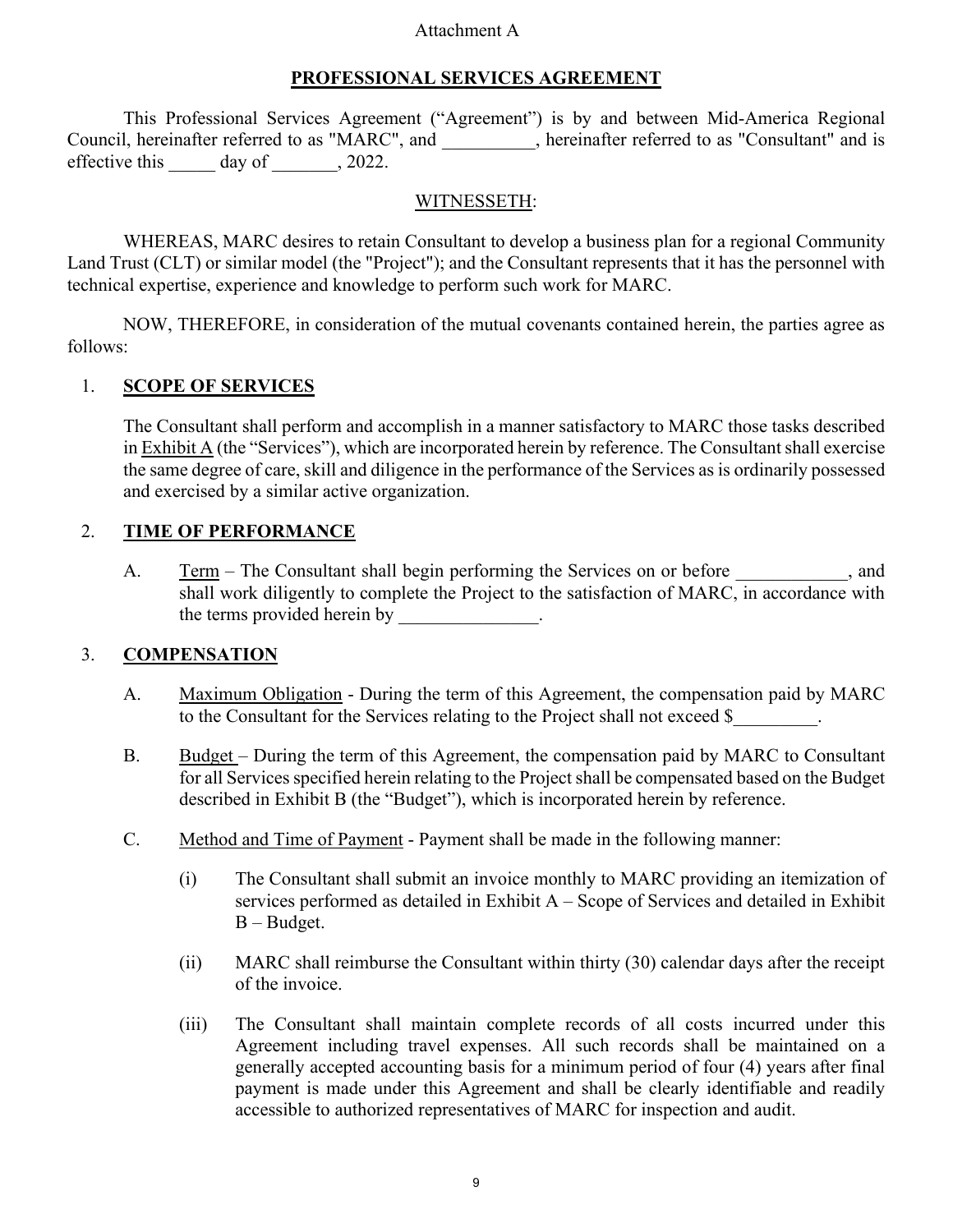- (iv) MARC may withhold  $\lceil \cdot \rceil$  percent ( $\frac{9}{0}$ ) or  $\lceil \cdot \rceil$  the greater of \$  $\lceil \cdot \rceil$  or  $\lceil \cdot \rceil$  percent (\_\_%)] from the final invoice provided by Consultant. Such amount shall be paid to Consultant within thirty (30) days of the date that (a) Consultant has completed all of the Services contemplated herein to the sole satisfaction of MARC, and (b) MARC has accepted the final work product of Consultant
- (v) MARC shall have the right to extend this Agreement with written notice to the Consultant. If this Agreement terminates, then the Consultant will be paid for work completed pursuant to Section 3.C.
- D. Compensation After Termination In the event that this Agreement is terminated as provided below in Section 5, the Consultant shall be compensated for all hours worked and other expenses incurred, and other non-cancelable contracted obligations under this Agreement prior to the date of receipt of the termination notice or other termination date specified in such notice. The Consultant and any of its subcontractors, agents and legal representatives agree to accept this amount of compensation in full satisfaction of all claims for compensation under this Agreement.

## 4. **CHANGES AND ADDITIONAL SERVICES**

This Agreement constitutes the entire agreement between MARC and the Consultant and it may not be amended or altered in any way except by a written amendment signed by both parties to this Agreement; provided, however, that at any time during the term of this Agreement, MARC, by written notice to, and agreement by the Consultant, may modify the scope of the Services to be furnished by the Consultant under this Agreement. If such modification causes an increase or decrease in the amount of Services to be provided by the Consultant or in the amount of time required for their performance, equitable adjustment shall be made to the provisions of this Agreement for payments to the Consultant and time of performance.

## 5. **TERMINATION**

- A. MARC reserves the right to terminate this Agreement at any time, with or without cause, by giving the Consultant written notice of such termination.
- B. In the event of any such termination, the Consultant shall deliver to MARC all deliverables pertaining to the Services completed as of the termination date including: designs, reports, drawings, studies, estimates, computations, memoranda, documents, and other papers or materials either furnished by MARC or prepared by or for the Consultant under this Agreement.

## 6. **COPYRIGHT AND OWNERSHIP OF DOCUMENTS**

All information, data, photographs, field notes, research papers, other documentation, and other work product and materials of every kind, and copyright therein, that are created or produced by the Consultant or their assignee(s) or subcontractors(s) pursuant to this Agreement shall become the property of and belong to MARC.

#### 7. **ASSIGNMENT**

The Consultant's rights, obligations and duties under this Agreement shall not be assigned in whole or in part without the prior written consent of MARC. None of the Services covered by this Agreement shall be subcontracted without the prior written approval of MARC.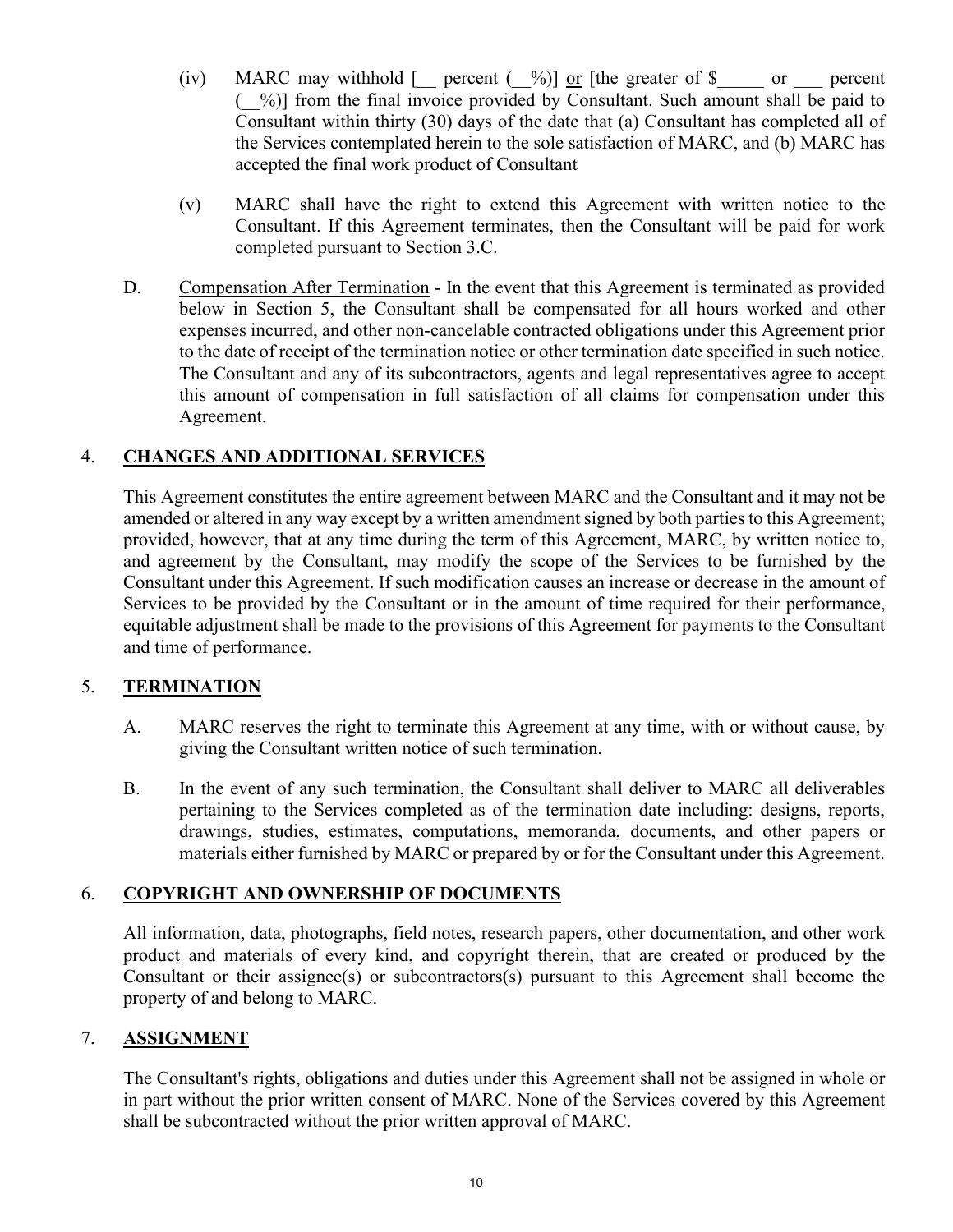## 8. **INDEPENDENT CONSULTANT**

The Consultant is an independent Consultant in the performance of the Services under this Agreement. Accordingly, the Consultant shall be responsible for the payment, as applicable, of all required business license fees and all taxes including Federal, State and local taxes arising from the Consultant's activities under the terms of this Agreement and no withholdings of any taxes shall be made by MARC in connection with the payments provided for in this Agreement.

## 9. **PROHIBITED INTERESTS**

No officer, member or employee of MARC, no member of MARC's governing body, and no other public official of the locality or localities in which the Project is being carried out who exercises any functions or responsibilities in the review and approval of this Project shall participate in any decision related to this Agreement affecting, either directly or indirectly, his or her own personal interest. No member of or delegate to the Kansas Legislature, the Missouri General Assembly, or the Congress of the United States shall be entitled to any share or part of this Agreement or to any benefit arising from it.

# 10. **CONFLICTS OF INTEREST**

- A. The Consultant hereby certifies that no personnel working for Consultant, directly or indirectly, in carrying out Consultant's obligations under this Agreement are involved in other community projects that would pose a conflict with the Consultant's ability to carry out successfully the responsibilities of this Agreement. If potential conflicts arise during the term of this Agreement, the Consultant agrees to notify MARC immediately in writing and to work with MARC to address any potential issues arising from the situation.
- B. The Consultant covenants that it presently has no known personal or pecuniary interest and shall not knowingly acquire such interest, directly or indirectly, which could conflict with, delay or impede, in any manner, the performance of this Agreement, including the submission of impartial reports and recommendations to MARC.

## 11. **HOLD HARMLESS**

The Consultant expressly agrees to hold and save harmless MARC, its officers, directors, agents, servants and employees for liability of any nature (including, without limitation, reasonable attorneys' fees) related to a breach of this Agreement by the Consultant, the Services provided under this Agreement by the Consultant, or arising from any act or omission of the Consultant or of any employee or agent of the Consultant.

#### 12. **INSURANCE**

The Consultant shall provide proof of: (A) Automobile Liability insurance coverage of \$100,000.00 per claim and up to \$2,000,000.00 per occurrence and uninsured motorist coverage; and (B) general liability insurance for acts occurring in connection with the Services to be provided hereunder with limits to such insurance in amounts acceptable to MARC, as approved in writing by MARC to Consultant.

#### 13. **CONFIDENTIALITY**

A. Except as is necessary in the performance of this Agreement, or as authorized in writing by the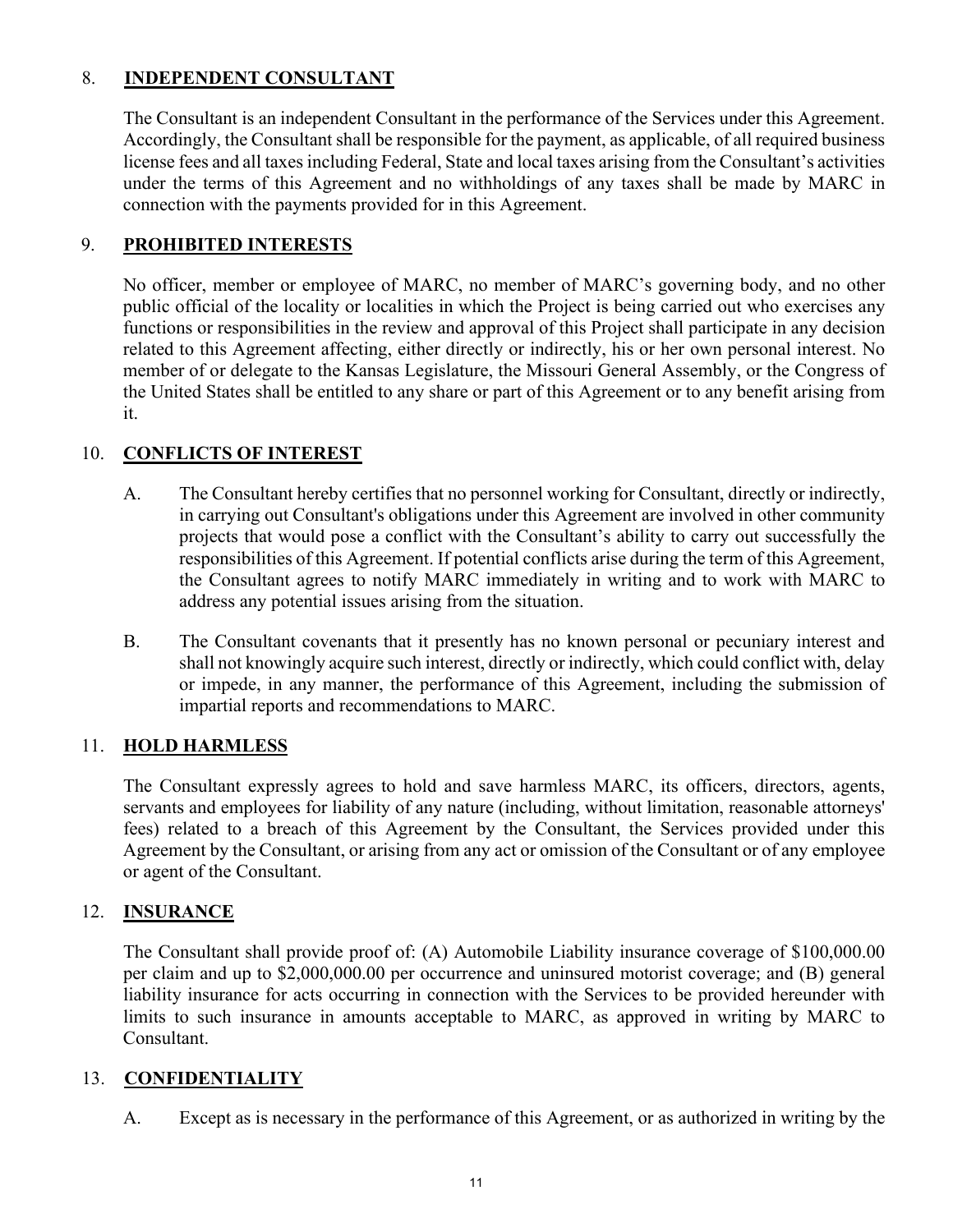other party, each party (and its employees, agents and Consultants) shall not disclose to any person, institution, entity, company, or other third party any information directly or indirectly related to the Services, including information about the third parties for whom the Services are performed, that the party (or its employees, agents and Consultants) receives as a result of performing its obligations under this Agreement, except for disclosure that is necessary to perform the Services.

- B. The parties (and their employees, agents and Consultants) shall not disclose, except to each other and except for disclosure that is necessary to perform the Services, any proprietary information, professional secrets or other information, records, data and data elements (including, but not limited to, protected health information) collected and maintained in the course of carrying out the responsibilities under this Agreement, unless such party receives prior written authorization to do so from the other party or as required by law.
- C. All confidential obligations contained herein (including those pertaining to information transmitted orally) shall survive the termination of this Agreement. The parties shall ensure that their respective employees, agents and Consultants are aware of and shall comply with the aforementioned obligations.
- D. In the event Consultant (or its employees, agents and Consultants) makes an unauthorized disclosure of information, Consultant shall indemnify MARC, including MARC's officers, directors, managers, agents and/or employees for any loss proximately arising from such disclosure. Consultant acknowledges that in the event of an unauthorized disclosure, the damages incurred by MARC may be difficult if not impossible to ascertain, and that MARC may seek injunctive relief as well as monetary damages against Consultant as a result of a breach of the confidentiality obligations set forth above.
- E. MARC is a public governmental body subject to the provisions of Missouri's Sunshine Law, Sections 610.010 through 610.030 RSMo. As such, MARC is required to allow citizens to inspect and copy District documents deemed to be "public records" under the law. Nothing herein shall prohibit MARC from satisfying a request to inspect and copy documents if legal counsel for MARC is of the opinion that such documents are "public records."

# 14. **DEFAULT**

In the event of a default with respect to any of the provisions of this Agreement or the obligations under it, the non-defaulting party shall give the defaulting party written notice of such default. After receipt of such written notice, the defaulting party shall have fifteen (15) days in which to cure any monetary default and thirty (30) days in which to cure any non-monetary default, provided the defaulting party shall have such extended period as may be required beyond the thirty (30) days if the nature of the cure is such that it reasonably requires more than thirty (30) days and the defaulting party commences the cure within the thirty (30) day period and thereafter continuously and diligently pursues the cure to completion. The non-defaulting party may not maintain any action or effect any remedies for default against the defaulting party unless and until the defaulting party has failed to cure the same within the time periods provided in this paragraph.

## 15. **GOVERNING LAW**

This Agreement shall be interpreted under and governed by the laws of the state of Missouri. Whenever there is no applicable state statute or decisional precedent governing the interpretation of this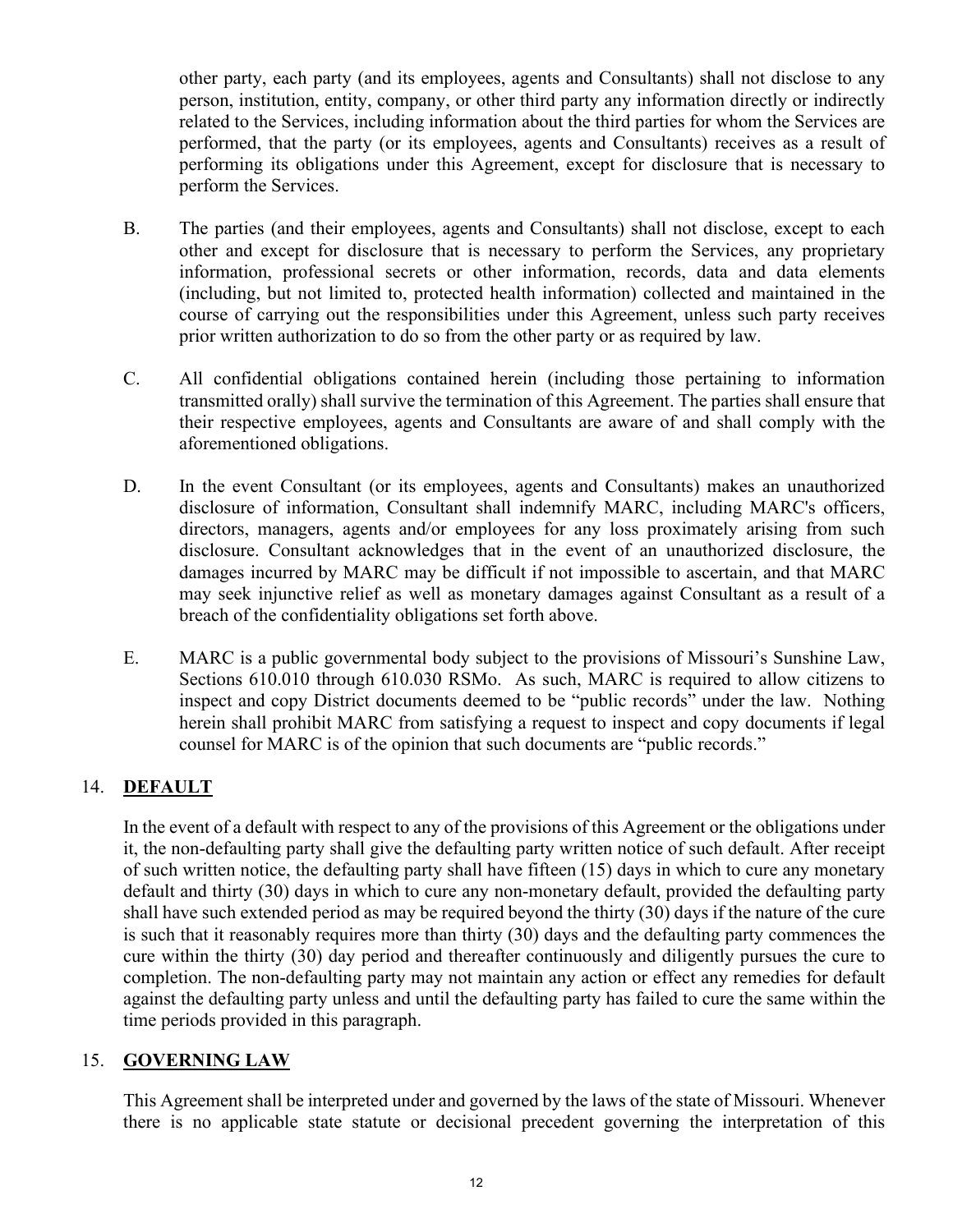Agreement, then federal common law shall govern.

#### 16. **NOTICES**

Any action by MARC under this Agreement may be taken by David A. Warm, Executive Director, or such other person as David A. Warm or MARC may designate for such purpose by written notice to the Consultant. All compensation and written notices to the Consultant shall be considered to be properly given if mailed, delivered in person, or transmitted by electronic mail or similar method to:

> Name **Address** email

All invoices, written reports and written notices given to MARC shall be considered to be sufficiently given if mailed, delivered in person, or transmitted by electronic mail or similar method to:

> Katie Killen, Housing Program Manager Mid-America Regional Council 600 Broadway, Suite 200 Kansas City, Missouri 64105-1554 kkillen@marc.org

#### 17. **ENTIRE AGREEMENT**

This Agreement cancels and supersedes all previous discussions, negotiations, understandings, representations, warranties and agreements, written or oral, relating to the subject matter of this Agreement, and contains the entire understanding of the parties hereto.

#### 18. **COUNTERPARTS**

This Agreement may be executed in any number of counterparts, each of which is deemed to be an original and all of which constitute one agreement that is binding upon all of the parties hereto, notwithstanding that all parties are not signatories to the same counterpart.

IN WITNESS WHEREOF, the parties hereto have signed this Agreement on the dates set forth below.

## MID-AMERICA REGIONAL COUNCIL

By: By:

David A. Warm Executive Director

Date: Date:

"MARC" "Consultant"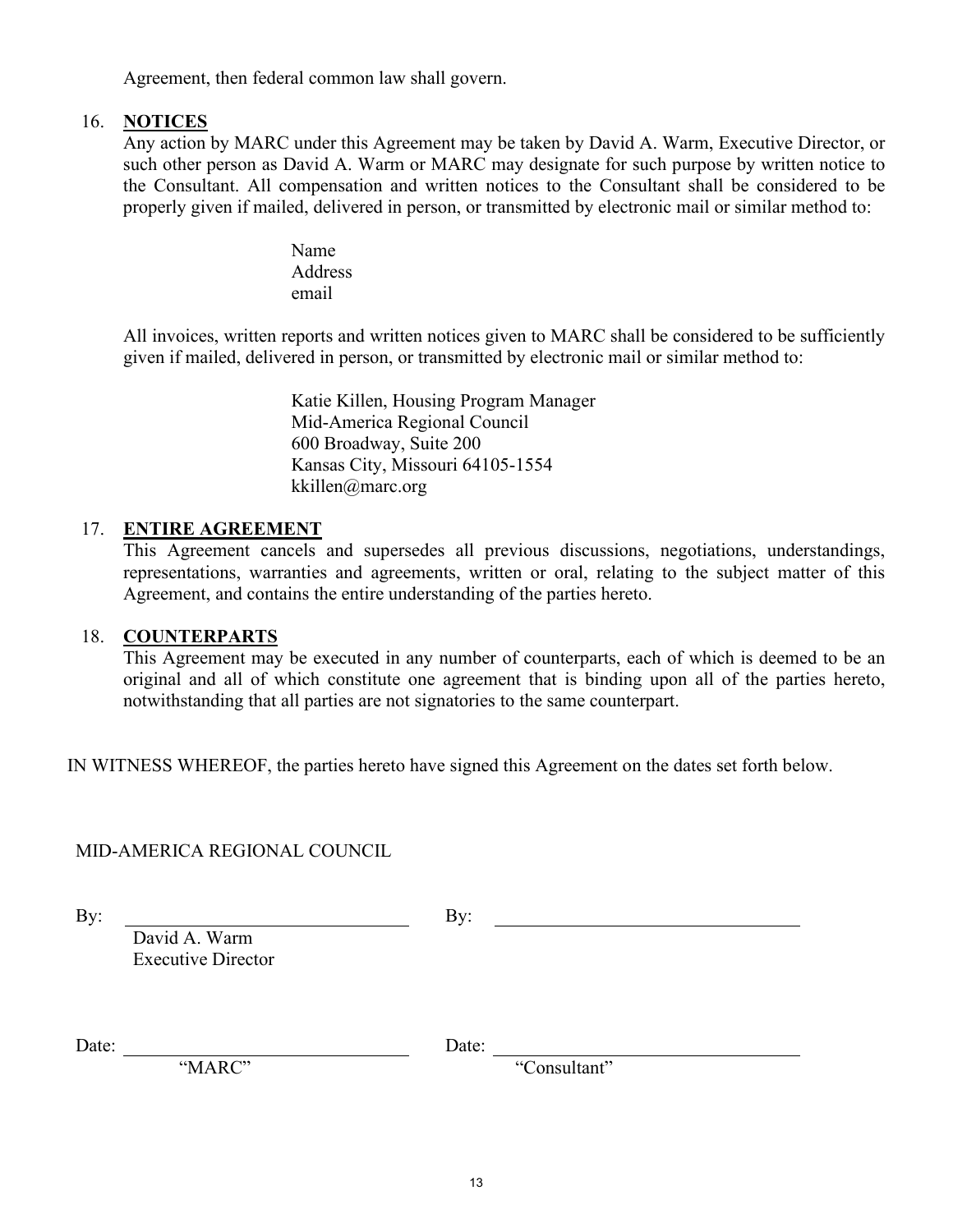# **Exhibit A** Scope of Services – Based on Response to RFP